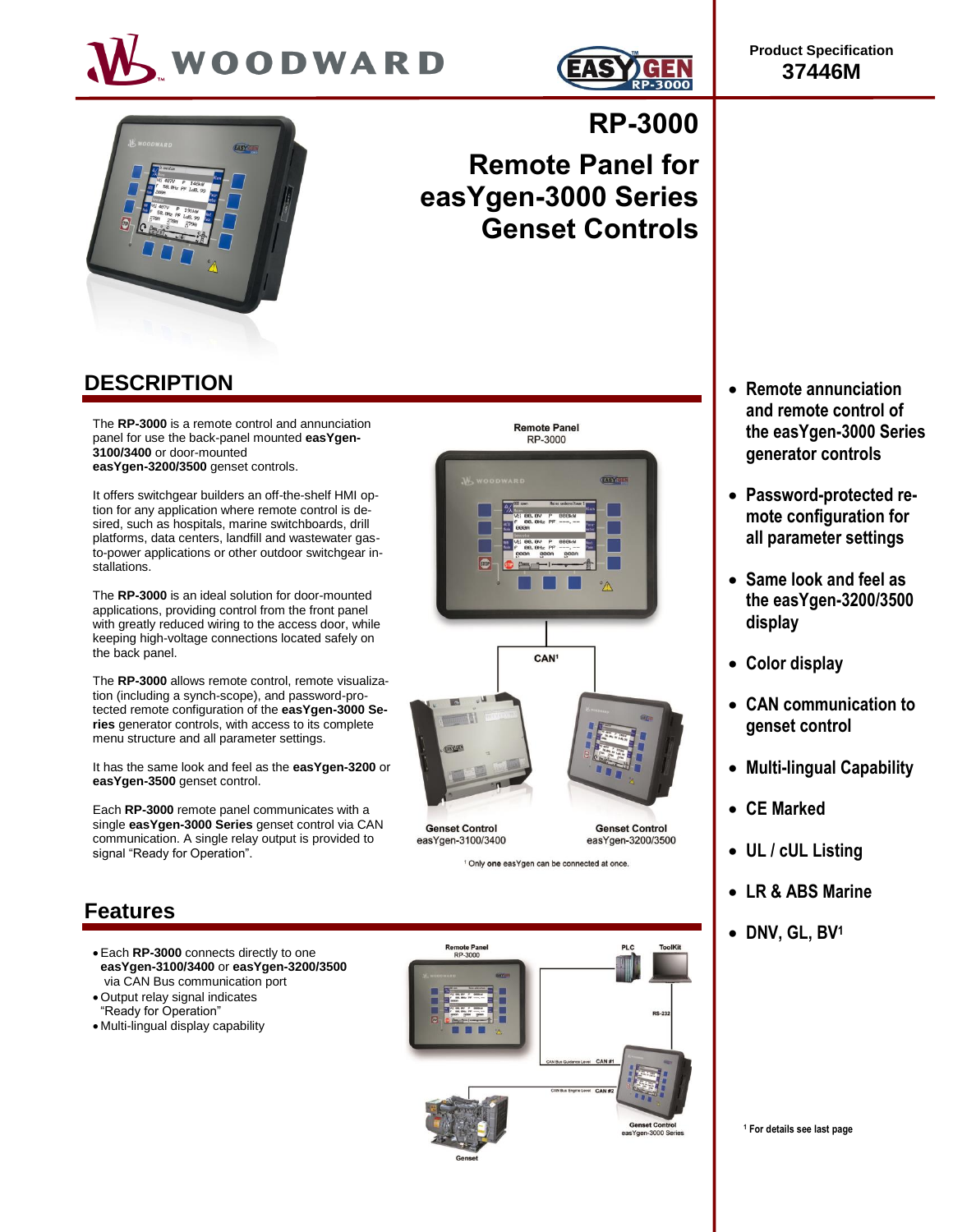### **SPECIFICATIONS**

| Ambient temperature (operation)  - 20 to 70 °C / -4 to 158 °F |  |
|---------------------------------------------------------------|--|
| Ambient temperature (storage) 30 to 80 °C / -22 to 176 °F     |  |
|                                                               |  |
|                                                               |  |
|                                                               |  |
|                                                               |  |
| 2.00 Adc@24 Vdc / 0.36 Adc@125 Vdc / 0.18 Adc@250 Vdc         |  |
|                                                               |  |
| 1.00 Adc@24 Vdc / 0.22 Adc@125 Vdc / 0.10 Adc@250 Vdc         |  |
|                                                               |  |

**Housing** Front panel flush mounting................Plastic housing

| Dimensions<br>Front cutout |                                                                            |
|----------------------------|----------------------------------------------------------------------------|
|                            |                                                                            |
| Sealing                    |                                                                            |
|                            | <b>Disturbance test</b> (CE)  tested according to applicable EN guidelines |
|                            | Marine LR (Type Approval), ABS (Type Approval), DNV, GL, BV                |

# **DIMENSIONS**

### **Plastic housing for front panel mounting**

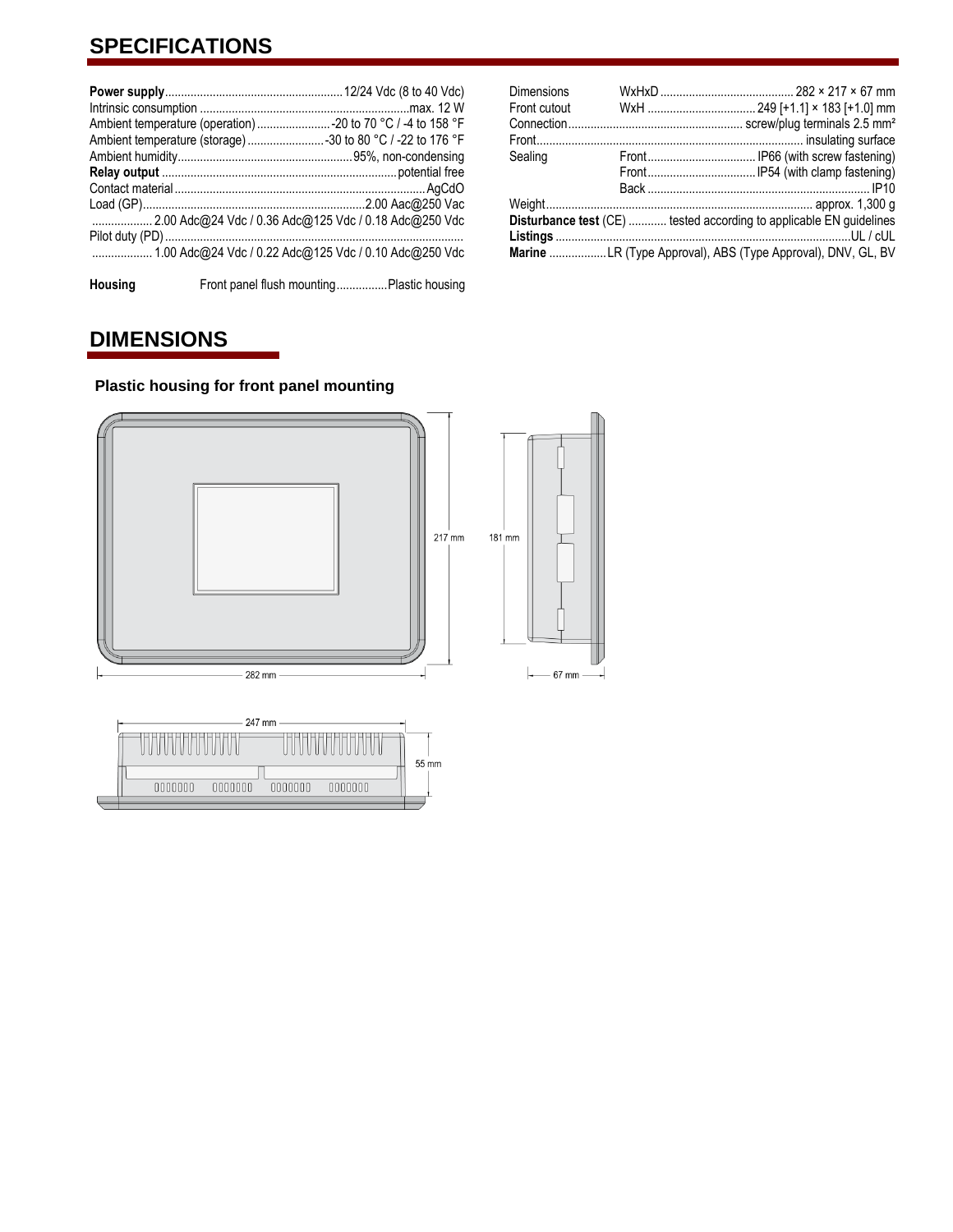# **TERMINAL DIAGRAM**

|  |                      | Serial<br><b>RS-232</b><br>isolated                               | O                         |
|--|----------------------|-------------------------------------------------------------------|---------------------------|
|  |                      | (Interface #1)                                                    | $\overline{0}$            |
|  | W.WOODWAR            | Relay [R 01] isolated<br>[R 01]<br>Fixed to "Ready for operation" | $\overline{4}$<br>42      |
|  |                      |                                                                   | 43                        |
|  |                      |                                                                   | $\ddot{4}$                |
|  |                      |                                                                   | 45                        |
|  |                      |                                                                   | 46                        |
|  |                      |                                                                   | 47                        |
|  |                      |                                                                   | 48                        |
|  |                      |                                                                   | 49                        |
|  |                      |                                                                   | 50                        |
|  |                      |                                                                   | 5                         |
|  |                      |                                                                   | 52                        |
|  |                      |                                                                   | 53                        |
|  |                      |                                                                   | 54                        |
|  |                      |                                                                   | 55                        |
|  |                      |                                                                   | 56                        |
|  |                      |                                                                   | 57                        |
|  |                      |                                                                   | 58                        |
|  |                      |                                                                   | 59                        |
|  |                      |                                                                   | 60                        |
|  |                      | $\oplus$<br>Protective earth PE                                   | 61                        |
|  |                      |                                                                   |                           |
|  |                      |                                                                   | 62                        |
|  |                      | 12/24 Vdc<br>Power supply<br>8 to 40 Vdc                          | 63                        |
|  |                      | $0$ $Vdc$                                                         | $\mathfrak{P}$            |
|  |                      |                                                                   | 65                        |
|  |                      |                                                                   | 89                        |
|  |                      |                                                                   | 67                        |
|  |                      |                                                                   | 68                        |
|  |                      |                                                                   | 69                        |
|  |                      |                                                                   | 70                        |
|  |                      |                                                                   | $\overline{7}$<br>72      |
|  |                      |                                                                   | 73                        |
|  |                      |                                                                   | $\overline{7}$            |
|  |                      |                                                                   | 75                        |
|  |                      |                                                                   | 76                        |
|  |                      |                                                                   | 77                        |
|  |                      |                                                                   | 78                        |
|  |                      |                                                                   | 79                        |
|  |                      |                                                                   | $\rm 80$                  |
|  | RP-3000 Remote Panel | <b>CAN bus</b><br><b>Guidance level</b><br>isolated               | $\circledcirc$<br>0.00000 |